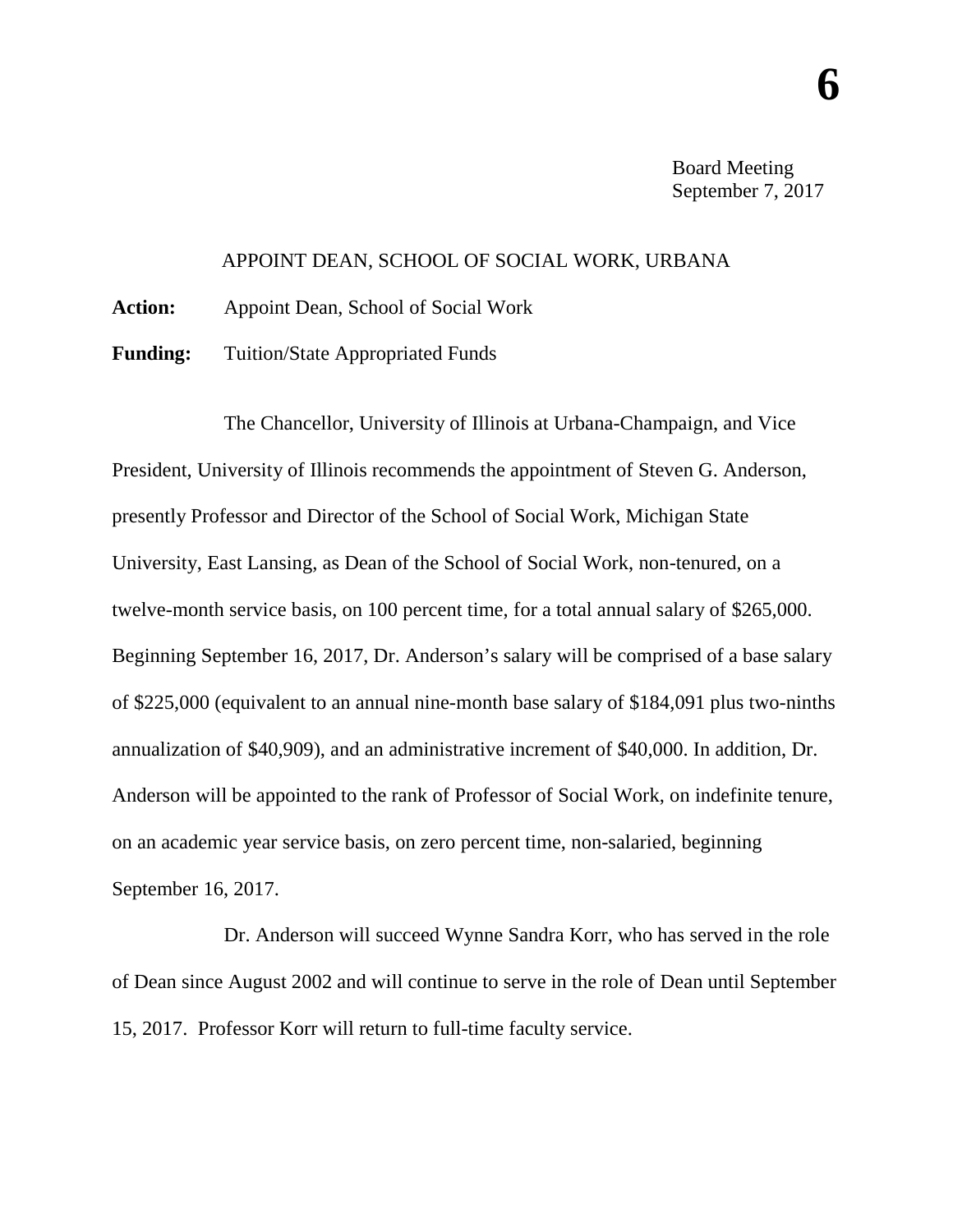The Board action recommended in this item complies in all material respects with applicable State and federal laws, University of Illinois *Statutes*, *The General Rules Concerning University Organization and Procedure*, and Board of Trustees policies and directives.

This recommendation was forwarded from the Interim Vice Chancellor for

Academic Affairs and Provost, based on the advice of a search committee.<sup>[1](#page-1-0)</sup>

The Executive Vice President and Vice President for Academic Affairs

concurs.

The President of the University recommends approval.

(A biosketch follows.)

<span id="page-1-0"></span> <sup>1</sup> Vikram D. Amar, Iwan Foundation Professor and Dean, College of Law, *Chair*; Janet D. Carter-Black, Teaching Associate Professor, School of Social Work; Rachael Erin Dietkus, Assistant Dean of Student Affairs, School of Social Work; Tamara L. Fuller, Director of Children and Family Research Center, School of Social Work; Cheryl D. Hanley-Maxwell, Professor of Kinesiology and Community Health, and Dean, College of Applied Health Sciences; Debora L. Huisinga, Executive Assistant Dean for Administration, School of Social Work; Teresa Ann Ostler, Professor, School of Social Work; Lissette Piedra, Associate Professor, School of Social Work; Maria Fernanda Pineros Leano, Graduate Student, School of Social Work; Gail Ellen Glende Rost, Director of Development, College of Fine and Applied Arts and Office of the Vice Chancellor for Institutional Advancement; Douglas Cary Smith, Associate Professor, School of Social Work.